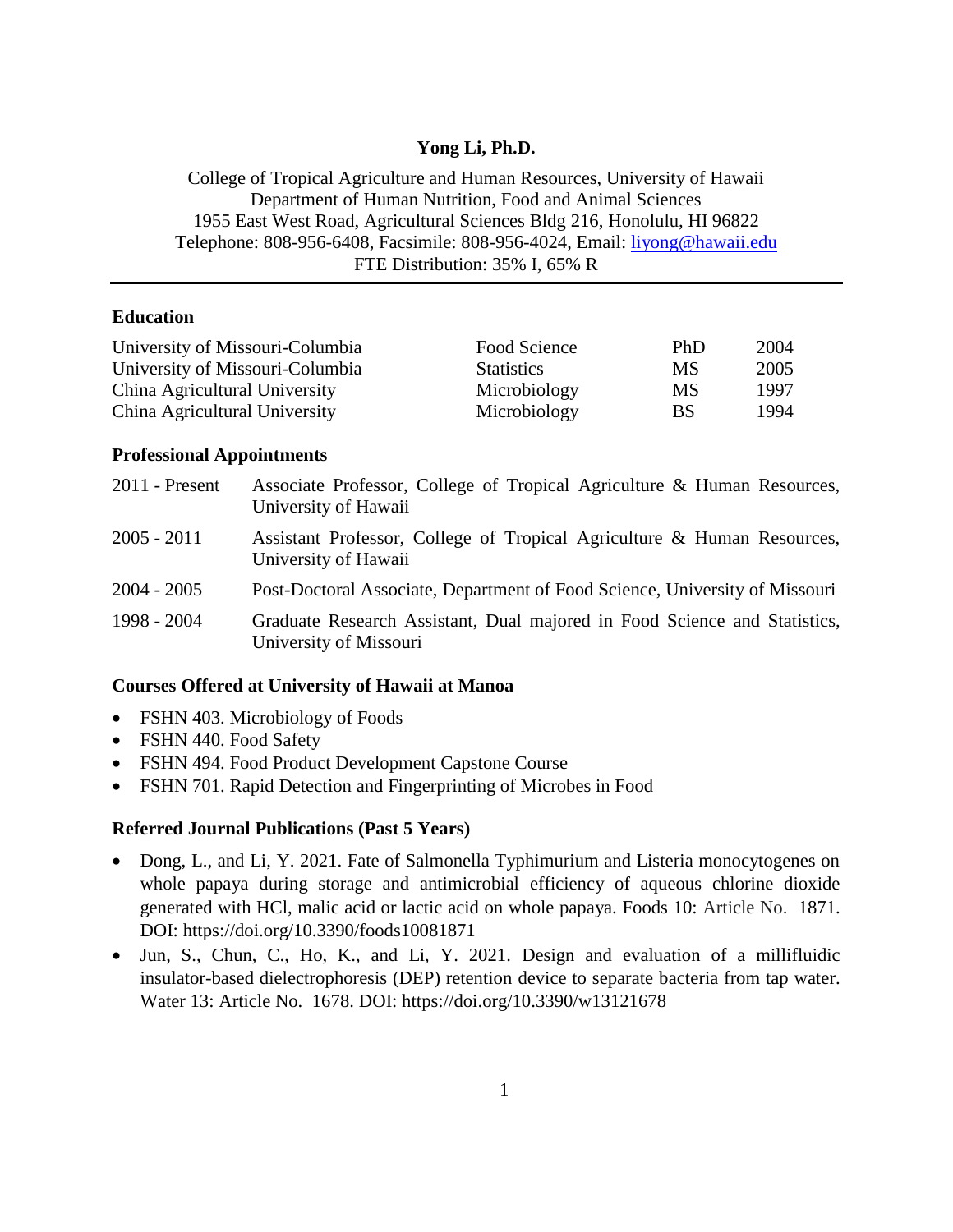- Calle, A.F., Wu, B., Odani, J.S., Duponte, M.W., and Li, Y. 2021. Development of Salmonella testing capacity for the Hawaii egg and poultry industry. Pacific Agriculture and Natural Resources 11:19-23
- Lee, B.E., Kang, T.Y., Jenkins, D., Li, Y., Wall, M., and Jun, S. 2021. A single-walled carbon nanotubes-based electrochemical impedance immunosensor for on-site detection of Listeria monocytogenes. Journal of Food Science. DOI:<https://doi.org/10.1111/1750-3841.15996>
- Dong, L. Wall, M., and Li, Y. 2021. Aqueous chlorine dioxide generated with organic acids have higher antimicrobial efficacy than those generated with inorganic acids. International Journal of Food Microbiology (accepted)
- Diaz, L., Li, Y., and Jenkins, D.M. 2020. Chemical stabilization of Escherichia coli for enhanced recovery with a handheld electroflotation system and detection by Loop-mediated Isothermal AMPlification. PLoS One 16: Article No. e0244956. DOI: 10.1371/journal.pone.0244956
- Ban, G.H., Li, Y., Wall, M.M., and Jun, S. 2020. A nanoengineered stainless steel surface to combat bacterial attachment and biofilm formation. Foods 9: Article No. 1518. DOI:10.3390/foods9111518
- Diaz, L., Li, Y., Kubota, R, and Jenkins, D.M. 2019. Characterization of a portable, non-instrumented incubator for enrichment of Escherichia coli O157:H7 and Salmonella serovar Typhimurium and detection by loop mediated isothermal amplification. Food Protection Trends 39:40-50
- Ban, G.H., Rungraeng, N., Li, Y., and Jun, S. 2018. Nanoporous stainless steel surfaces for anti-bacterial adhesion performances. Transactions of the ASABE 61:1175-1179
- Diaz, L., Jenkins, D.M., Kubota, R., Walter, N., Li, Y., and McNeal, T. 2018. Electroflotation of *Escherichia coli* improves detection rates by loop-mediated isothermal amplification. Transactions of the ASABE 61:1209-1220
- Ban, G.H., Lee, J., Choi, C.H., Li, Y., and Jun. S. 2017. Effect of nanopatterned aluminum surface with oil-impregnation for antibacterial performance. LWT-Food Science and Technology 84:359-363

# **Extension Publications (Past 5 Years)**

- Keliikuli, A., Wang, K.H., Li, Y., and Lee, C.N. 2019. Natural Farming: Comparison of phosphorus-solubilizing and nitrogen-fixing bacteria among Korean Natural Farming (KNF), organic (ORG), and conventional (CON) farming methods. UH CTAHR Extension Publication SA-20
- Lee, C.N., and Li, Y. 2018. Poi: a super food, native tradition, nature's gift. UH CTAHR Extension Publication

# **Synergistic Activities**

- Chair, Departmental Scholarship Committee, University of Hawaii at Manoa, 2019-present
- Graduate Chair, Food Science Program, University of Hawaii at Manoa, 2006-2020
- Chair, Departmental Personnel Committee, University of Hawaii at Manoa, 2019-2020
- Chair, Search Committee for Food Science Instructor, University of Hawaii at Manoa, 2018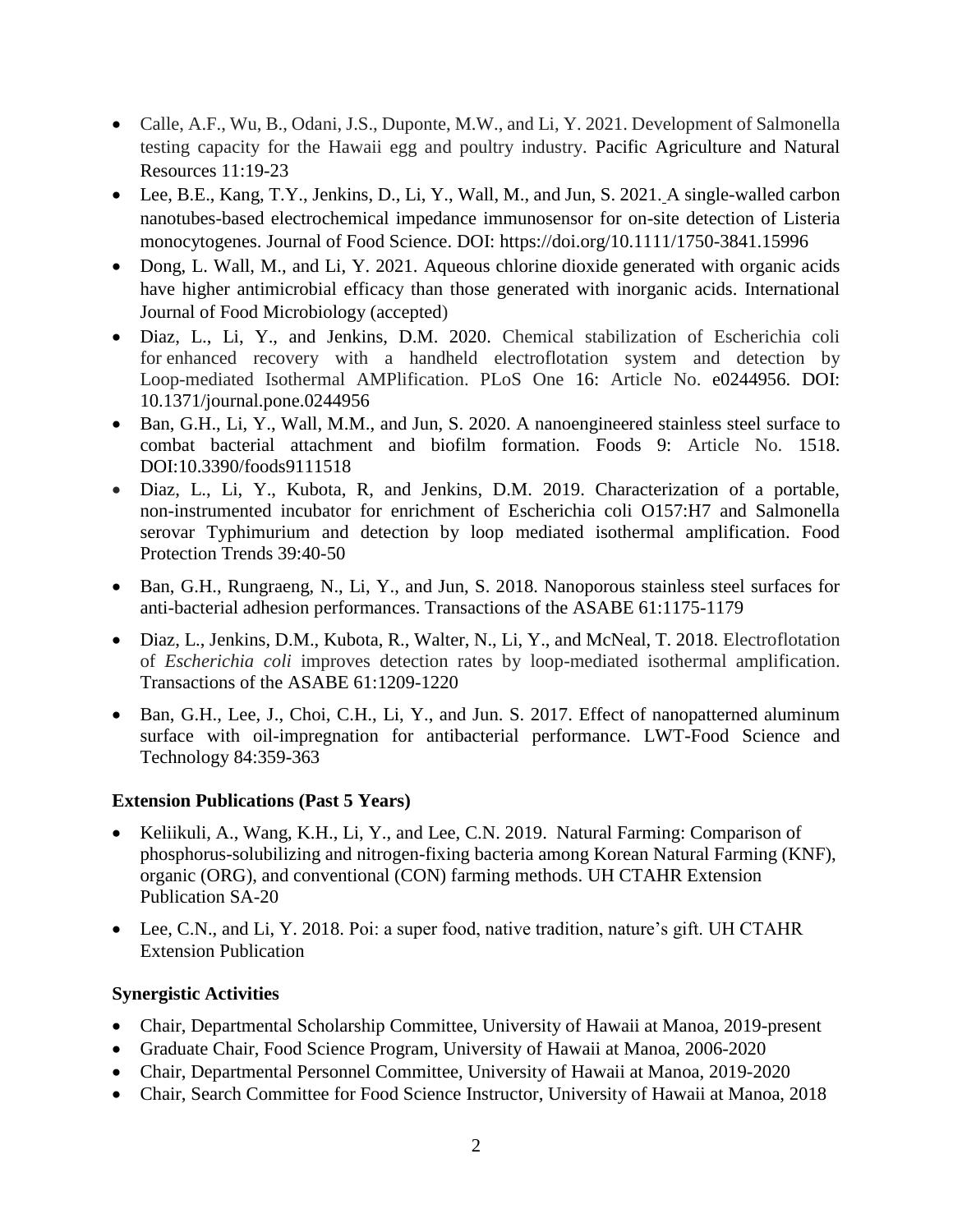- Chair, Departmental Personnel Committee, University of Hawaii at Manoa, 2013-2014
- Co-Chair, Departmental Policies and Procedures Committee, University of Hawaii at Manoa, 2007-2014
- Departmental Personnel Committee (elected), University of Hawaii at Manoa, 2012-2014, 2015-2017, 2017-2019, 2019-2021
- Search Committee for Food Science Assistant Professor, University of Hawaii at Manoa, 2017-2018
- Search Committee for Animal Physiology Assistant Professor, University of Hawaii at Manoa, 2015-2016
- Search Committee for Human Nutrition Assistant Professor, University of Hawaii at Manoa, 2013-2014
- College 3+2 Undergraduate-Graduate International Program Joint Management Committee, 2015-present
- College Faculty Senate, University of Hawaii at Manoa, 2011-2013, 2016-2018
- Judge, College Annual Student Research Symposium, University of Hawaii at Manoa, 2006-2018
- College Search Committee for Farm Food Safety Assistant Extension Agent, 2015-2016
- College Scholarship Committee, University of Hawaii at Manoa, 2008
- Judge, Undergraduate Research Opportunities Program (UROP) Poster Competition, University of Hawaii at Manoa, 2017, 2019
- Panel Member, Research Ethics and Integrity Program, University of Hawaii, 2013-2014
- Institutional Biosafety Committee (IBC) Microbiology Subcommittee, University of Hawaii, 2007-2010
- Treasurer and Membership Chair, Hawaii Institute of Food Technologists (HIFT), 2011-2019
- Panel Member, US Department of Agriculture-National Institute of Food and Agriculture (USDA-NIFA) Novel Foods and Innovative Manufacturing Technologies Competitive Grant Program, 2019
- Panel Member, USDA-NIFA Improving Food Quality Competitive Grant Program, 2018
- Reviewer, USDA-NIFA Exploratory Research Competitive Grant Program, 2017
- Reviewer, Ohio Agricultural Research and Development Center (OARDC) Research Enhancement Competitive Grant Program, 2010, 2011
- Judge, Institute of Food Technologists (IFT) Biotechnology Division Graduate Student Poster Competition, Chicago, 2010
- Reviewer, National Science Foundation of China (NSFC) Food Science Competitive Grant Program, 2013-2014
- Panel Member, National Science Foundation of China (NSFC) Food Science Competitive Grant Program, Beijing, 2012
- Ad hoc reviewer for Genome, Microbiome, Scientific Reports, Nutrition Reviews, Food Microbiology, Archives of Microbiology, Food Biotechnology, Journal of Applied Microbiology, Journal of Food Quality, Letters in Applied Microbiology, Journal of Food Science, Journal of Food Science Education, Canadian Journal of Plant Pathology, Clinical Chemistry, Journal of Agricultural and Food Chemistry, FEMS Microbiology Letters, Journal of Food Composition and Analysis

# **Graduate Students (Past 5 Years)**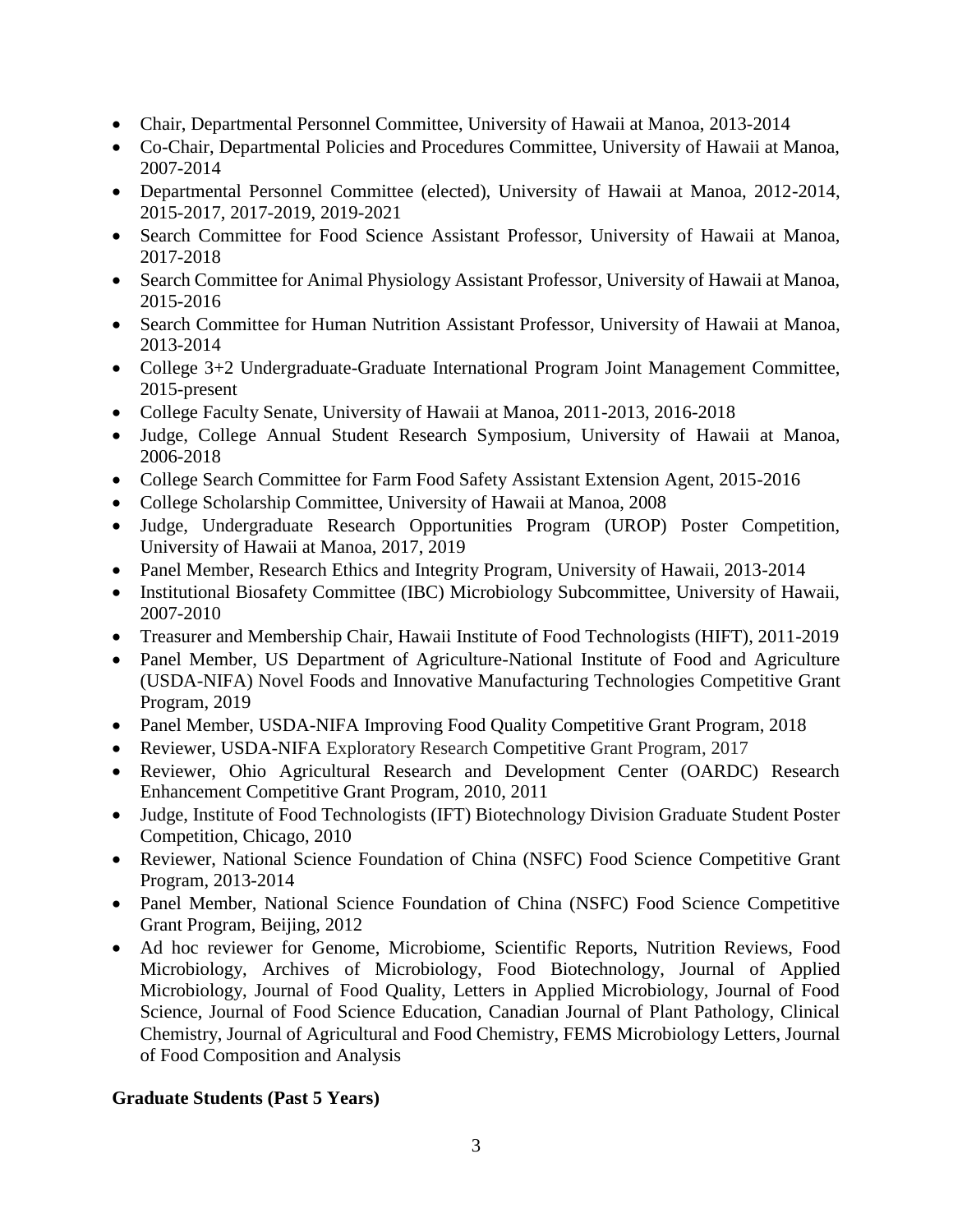As chair of graduate committee

- Solange Saxby, Graduated in 2020, Ph.D. in Nutritional Science, The potential of taro as a dietary prebiotic source for the prevention of colorectal cancer
- Biyu Wu, 2019-present, Ph.D. student in Nutritional Science, Antimicrobial effect of polyphenols in coffee cherry and their implications in gut health
- Lianger Dong, 2018-present, Ph.D. student in Nutritional Science, Uncover the symbiotic properties of poi
- Beverly Yuen, Graduated in 2021, M.S. in Food Science, The effects of inulin, fructooligosaccharides, and breadfruit fiber on the physicochemical properties, growth, and survival of probiotic yeast and bacteria
- Yen Nyugen, Graduated in 2020, M.S. in Food Science, Comparison of antibiotic resistance and sanitizer susceptibility of E. coli isolated from agricultural water in Hawaii
- Andrea Flores Calle, Graduated in 2020, M.S. in Food Science, Effect of anthocyanins in Okinawan sweet potato on growth and physicochemical properties of Salmonella Typhimurium and Listeria monocytogenes
- Biyu Wu, Graduated in 2019, M.S. in Food Science, Rapid and sensitive detection of pathogenic bacteria in chicken products by single tube nested real time PCR
- Ann Wallace, Graduated in 2019, M.S. in Nutritional Science, Purple sweet potato: cultural importance and potential as a functional food
- Xiaohan Liu, Graduated in 2019, M.S. in Food Science, Antimicrobial activity of ohelo berry
- Ana Keliikuli, Graduated in 2018, M.S. in Animal Science, Co-advisor with Dr. Chin Nyean Lee, Korean natural farming and indigenous microorganisms
- Zhijun Zhan, Graduated in 2017, M.S. in Food Science, Optimizing the production of bacteriocins by lactic acid bacteria isolated from foods using improved deferred antagonism assay

As graduate committee member

| Bo Li                | Ph.D. Civil Engineering | Graduated in 2020 |
|----------------------|-------------------------|-------------------|
| Taiyoung kang        | Ph.D. MBBE              | Graduated in 2019 |
| <b>Amit Singh</b>    | Ph.D. Animal Science    | Graduated in 2019 |
| Alyssa Haygood       | Ph.D. MBBE              | Graduated in 2019 |
| Inae Lee             | Ph.D. MBBE              | Graduated in 2017 |
| Kento Senga          | M.S. Food Science       | Graduated in 2021 |
| Yu Wang              | M.S. Food Science       | Graduated in 2021 |
| Garinn Pereira       | M.S. Food Science       | Graduated in 2021 |
| Bog Eum Lee          | M.S. Food Science       | Graduated in 2019 |
| Muci Li              | M.S. Food Science       | Graduated in 2019 |
| <b>Cherisse Chun</b> | M.S. Food Science       | Graduated in 2019 |
| Junhuang Liu         | M.S. Food Science       | Graduated in 2018 |
| Linge Li             | M.S. Animal Science     | Graduated in 2018 |
|                      |                         |                   |

# **Current Research Interests**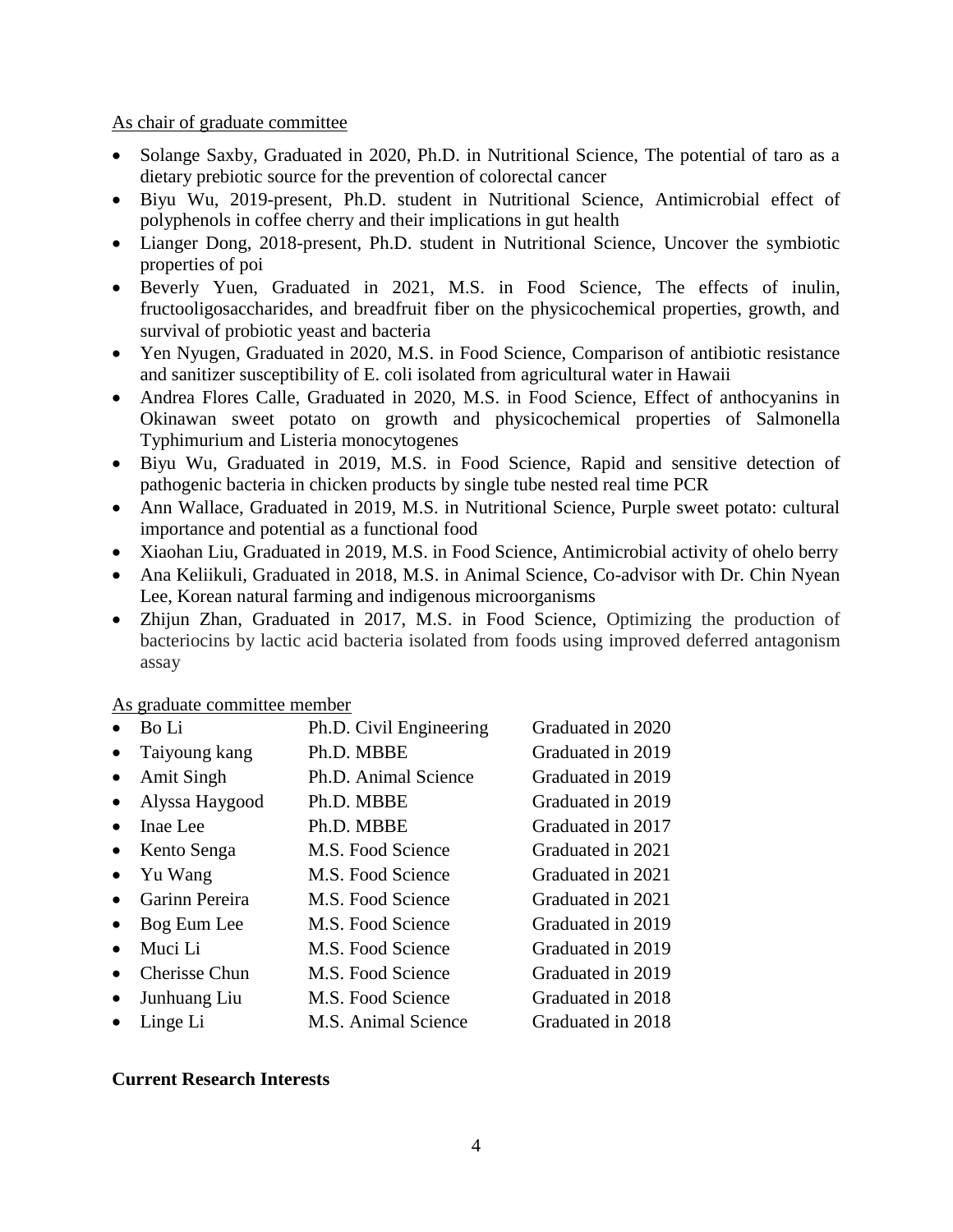- Rapid detection of foodborne pathogens
- Food preservative and nutraceutical potential of tropical fruits
- Probiotics and functional foods
- Microbial survival and virulence during food processing

## **Current Research Support**

| 2018 - 2022 | Prebiotic potential of tropical commodities. US Department of Agriculture/ |
|-------------|----------------------------------------------------------------------------|
|             | <b>Agricultural Research Service. PI</b>                                   |

## **Honors and Awards**

| 2021       | Finalist for Faculty Award for Excellence in Mentoring Undergraduate<br>Research and Creative Work, University of Hawaii  |
|------------|---------------------------------------------------------------------------------------------------------------------------|
| 2019       | Superior Paper Award, American Society for Agriculture and Biological<br>Engineers                                        |
| 2013       | Nominee for Excellence in Teaching Award, University of Hawaii                                                            |
| 2008       | <b>USDA/CSREES Grantsmanship Workshop Travel Grant, Western Association</b><br>of Agricultural Experiment Station Program |
|            | 2003, 2000, 1999 Harold P. Dugdale Scholarship, Department of Food Science, University of<br>Missouri                     |
| 2003       | Outstanding Poster Award, First Poster Day, University of Missouri                                                        |
| 2002, 2001 | Eugene V. Nay Scholarship, Department of Food Science, University of<br>Missouri                                          |
| 2002       | Outstanding Academic Achievement, International Center, University of<br>Missouri                                         |
| 2001       | Graduate Student Achievement Award,<br>Graduate<br>Student<br>Superior<br>Association, University of Missouri             |
| 1996       | Excellent Graduate Student Award, Graduate School, China Agricultural<br>University                                       |

### **Students' Achievements (\*Co-mentored)**

- Biyu Wu, 1<sup>st</sup> Place, Chinese Association for Food Protection in North America (CAFPNA) Graduate Student Presentation Competition, Institute Association for Food Protection (IAFP) Annual Meeting, Phoenix AZ, 2021
- Lianger Dong, 2<sup>nd</sup> Place, Chinese Association for Food Protection in North America (CAFPNA) Graduate Student Presentation Competition, Institute Association for Food Protection (IAFP) Annual Meeting, Phoenix AZ, 2021
- Solange Saxby, Soroptimist International Founder Region Fellowship, 2020
- Solange Saxby, one of five finalists for Young Minority Investigator Award, American Society for Nutrition Annual Meeting, 2020 (competition cancelled due to the pandemic)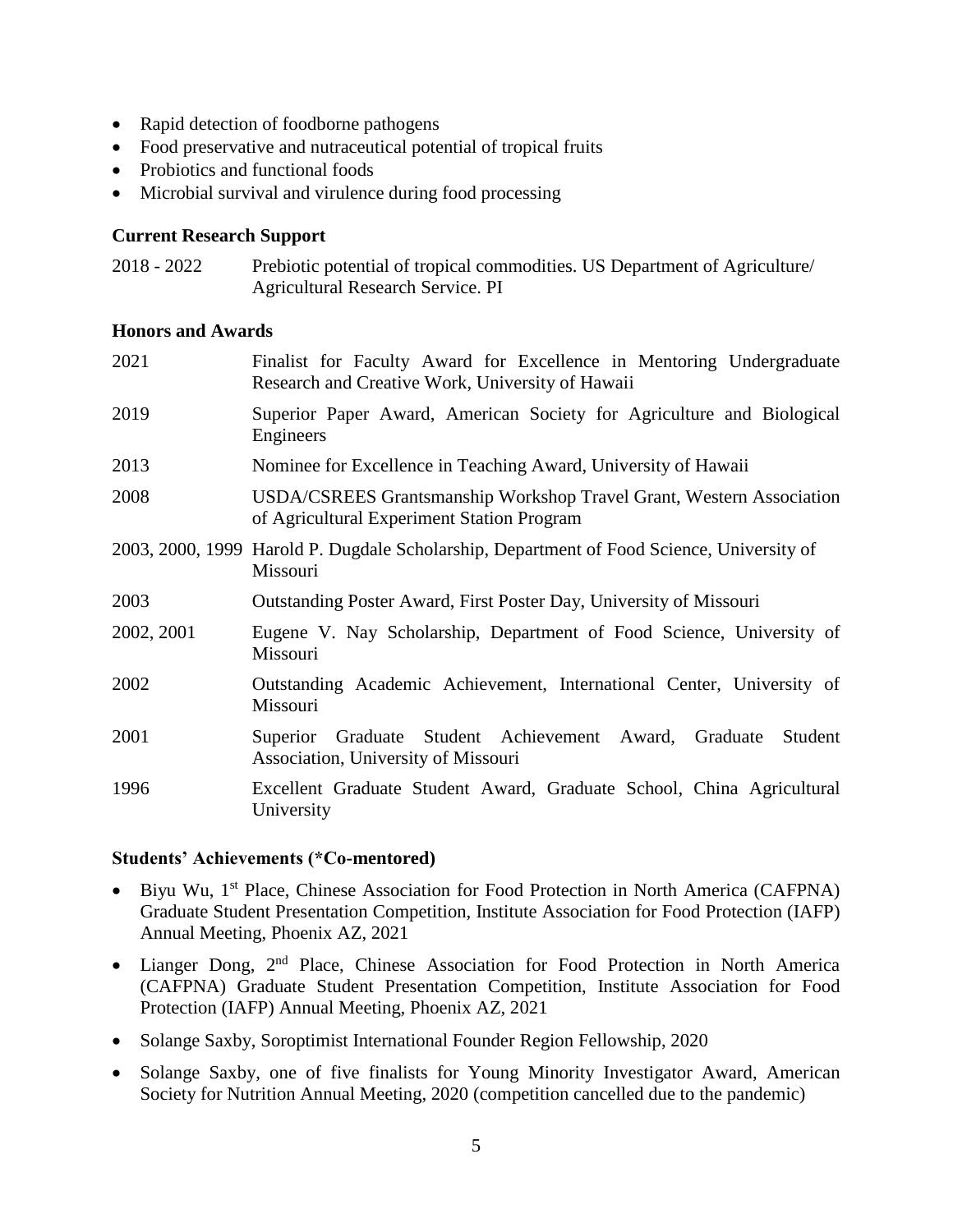- Alan Martin, 1<sup>st</sup> Place, King's Hawaiian Product Development Competition, University of Hawaii Kapiolani Community College, 2019
- Solange Saxby, University of Hawaii at Manoa Cancer Center Scholarship, 2017-2019
- Solange Saxby, College (CTAHR) 1<sup>st</sup> Place Ph.D. Student Poster Presentation, CTAHR Student Research Symposium, University of Hawaii at Manoa, 2018
- Rae Takahashi, College (CTAHR) 1<sup>st</sup> Place Undergraduate Student Poster Presentation, CTAHR Student Research Symposium, University of Hawaii at Manoa, 2018
- Garinn Pereira, College (CTAHR) 3<sup>rd</sup> Place Undergraduate Student Oral Presentation, CTAHR Student Research Symposium, University of Hawaii at Manoa, 2018
- Surely Wallace, College (CTAHR) 1<sup>st</sup> Place Master Student Poster Presentation, CTAHR Student Research Symposium, University of Hawaii at Manoa, 2017
- Solange Saxby, College (CTAHR) 3<sup>rd</sup> Place Ph.D. Student Poster Presentation, CTAHR Student Research Symposium, University of Hawaii at Manoa, 2017
- Biyu Wu, Department (HNFAS) Best Master Student Poster Presentation, CTAHR Student Research Symposium, University of Hawaii at Manoa, 2017
- Surely Wallace, College (CTAHR) Master Student Three-Minute Elevator Pitch (3MEP) Presentation Award, University of Hawaii at Manoa, 2017
- Beverly Yuen, College (CTAHR)  $3<sup>rd</sup>$  Place Undergraduate Student Poster Presentation, CTAHR Student Research Symposium, University of Hawaii at Manoa, 2016
- Christensen Mangahas, Department (HNFAS) Best Undergraduate Student Oral Presentation, CTAHR Student Research Symposium, University of Hawaii at Manoa, 2016
- Ana Keliikuli\*, Department (HNFAS) Best Master Student Poster Presentation, CTAHR Student Research Symposium, University of Hawaii at Manoa, 2016
- Krista Ann Lee\*, College (CTAHR) 3<sup>rd</sup> Place Undergraduate Student Oral Presentation, CTAHR Student Research Symposium, University of Hawaii at Manoa, 2015
- Elyse Bowman, Department (HNFAS) Best Undergraduate Student Oral Presentation, CTAHR Student Research Symposium, University of Hawaii at Manoa, 2015
- Elyse Iseke, College (CTAHR) 1<sup>st</sup> Place Undergraduate Student Oral Presentation, CTAHR Student Research Symposium, University of Hawaii at Manoa, 2014
- Qianting Li, Department (HNFAS) Best Graduate Student Poster Presentation, CTAHR Student Research Symposium, University of Hawaii at Manoa, 2014
- Ana Keliikuli\*, Department (HNFAS) Best Undergraduate Student Poster Presentation, CTAHR Student Research Symposium, University of Hawaii at Manoa, 2014
- Jennifer Ishimoto, Graduate Student Organization (GSO) Travel Award, University of Hawaii at Manoa, 2013
- Jaemi-Lise Yoshioka\*, Undergraduate Research Opportunities Program (UROP) Research Grant (\$4992), University of Hawaii at Manoa, 2013